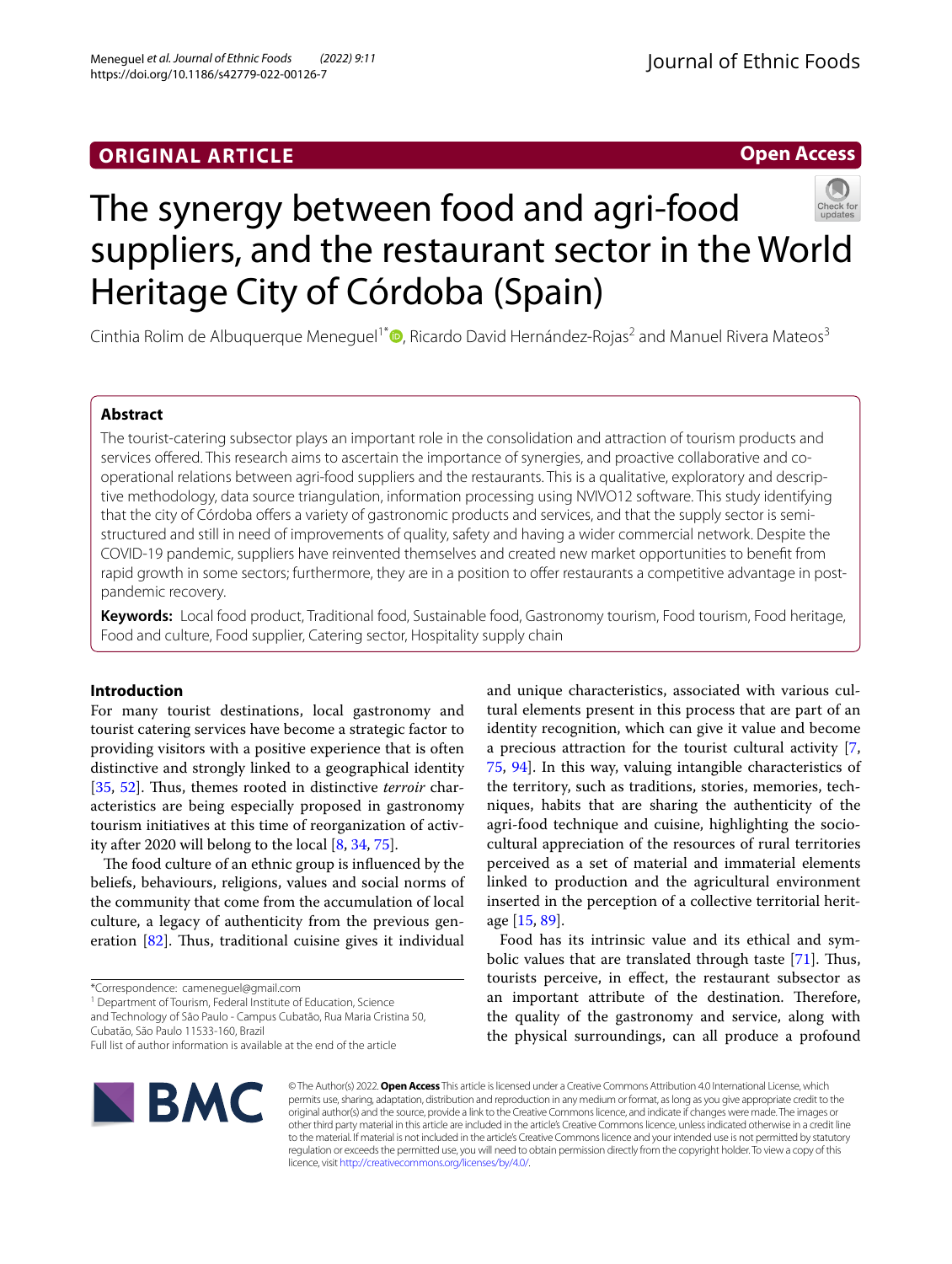sensory and cultural experience of signifcant impact and level of satisfaction, whose several case studies have demonstrated, as in New Zeland [\[5](#page-10-3)], Ireland [\[22](#page-10-4), [23](#page-10-5)], India [[4\]](#page-10-6), China [\[15](#page-10-2)], Italy [\[28\]](#page-10-7), Colombia  $[84]$  $[84]$  and Indonesia [[59\]](#page-11-5).

For these reasons, the past twenty years have seen tourist catering, as part of the larger hotel and catering industry, become the focus of an increasing amount of scientifc research [[21](#page-10-8)],however, few empirical studies have been carried out in this regard [\[85\]](#page-12-4). In any case, the restaurant subsector is contributing signifcantly to the economic development of many destinations and to the increase in employment—given that it is a very labourintensive subsector—to territorial revitalization and the strengthening of the brand image of tourist destinations, favouring, likewise, the valorisation, enjoyment and recognition of native gastronomy and agri-food products, culinary recipes and traditional dishes that also make up the hallmarks of cultural and heritage identity of the territories.

Gastronomy and the tourist-catering subsector in the province of Córdoba play an important role in the region's economic and sociocultural development. The city's unique cultural melting pot has been the subject of study in numerous areas: segmentation of food market visitors [\[79](#page-12-5)], artifcial neural networks [[71\]](#page-11-4), general characteristics and trends [\[72](#page-11-6)]*,* defning the tourism catering service [[29\]](#page-10-9), Designations of Origin [[43,](#page-11-7) [65](#page-11-8), [66,](#page-11-9) [68,](#page-11-10) [69](#page-11-11)]; the rights of users and obligations of companies [[30\]](#page-11-12),wine tourism [[40,](#page-11-13) [103](#page-12-6)], tourist satisfaction levels [[80\]](#page-12-7); traditional gastronomy  $[41]$  $[41]$  $[41]$ ; the nutritional value of traditional dishes [[73\]](#page-11-15), a gastronomic tourism observatory [[38\]](#page-11-16), olive oil tourism [\[64](#page-11-17), [99](#page-12-8)]; restaurant client profile [[37,](#page-11-18) [39\]](#page-11-19), gastronomy tourism motivations [\[6](#page-10-10), [57\]](#page-11-20), agrifood products in gourmet shops [[42\]](#page-11-21); gastronomic routes [[48,](#page-11-22) [67](#page-11-23)]; industrial gastronomic tourism [[63,](#page-11-24) [100](#page-12-9), [101](#page-12-10)] and gastronomic tourism versus culinary tourism [[101](#page-12-10), [102](#page-12-11)]*.*

Since the end of the global economic crisis of 2008– 2012, there has been a boom in tourism in Córdoba, consistently ranking among the 15 most competitive Spanish city destinations [[98](#page-12-12)]. But, since March 2020, Córdoba has been profoundly afected by the suspension of tourist activity decreed by the Spanish government in response to the coronavirus SARS-COV2 (COVID-19) pandemic. The situation has worsened in the second quarter, as the tourist high-season coincides with the all but total closure of hotels and restaurants. Estimates put losses at over €65 million, and a fall of over 80% in visitors. Such statistics led the Spanish government to implement a packet of measures aimed at minimizing the economic impact of COVID-19 and helping to maintain the tourist sector afloat through credit lines, loans, reductions of 50% in social security payments, and the renegotiation of commercial rents. Despite these measures, the sector still faces numerous challenges before it becomes sustainable once more.

Córdoba has high-quality gastronomic products and services, a strong local identity and historic-cultural tradition, which includes Roman, Arab, Jewish, Christian and Latin-American elements; all of these in turn are further mixed with the innovative elements of avant-garde cuisine, attributes on ethnic food identity formation [\[46](#page-11-25)]. The city has improved its national and international position as a destination for city breaks and cultural tourism [[65,](#page-11-8) [66\]](#page-11-9) and this cannot be understood without referring to the high quality of the city's restaurants.

Therefore, this study aims to understand the synergy between food and agri-food suppliers, and the restaurant sector in the World Heritage City of Córdoba (Spain). We have identifed prior research into how relations between food suppliers and/or agri-food producers and the restaurants are viewed. However, the focus of these studies is on the experience of chefs, or restaurant management, rather than on the relations between supplier and purchaser, which is the focus of this study [[50,](#page-11-26) [74,](#page-11-27) [86](#page-12-13)[–88,](#page-12-14) [92](#page-12-15)]. Corroborating with Chopra and Meindl [[17](#page-10-11)], who have shown that a more holistic and integrated perspective is called for, one that takes into account intangible aspects related to the flow of information, communication, integration and synergy between suppliers and purchasers (restaurants), among other analytical variables.

Despite the evidently attractive nature of the subject, this is the frst study into the aforementioned synergies, and their implications for business management in the city's restaurant sector. Thus, this innovative research is an initiative of theoretical and empirical contribution that, through its results, presents a signifcant diagnosis and the importance of the positive synergies and proactive relations between those who play a role in local tourism, and in the efficient operation of the tourist value chain.

# **Conceptualizing the research**

Andalusia is the second largest of the country's 17 Autonomous Regions, and one of the most important and competitive of Spain's tourist destinations, with tourism accounting for 12.5% of the region's GDP, and around 12% of its employment [\[24,](#page-10-12) [95](#page-12-16)].

Córdoba is also one of Andalusia's eight provinces. It has a wide range of territorial and landscape resources, which has led to very varied agricultural production, with a great diversity of high-quality agri-food produce, and numerous, complementary tourist products. These regional quality certifcates result in important social and economic benefts that aid in promoting rural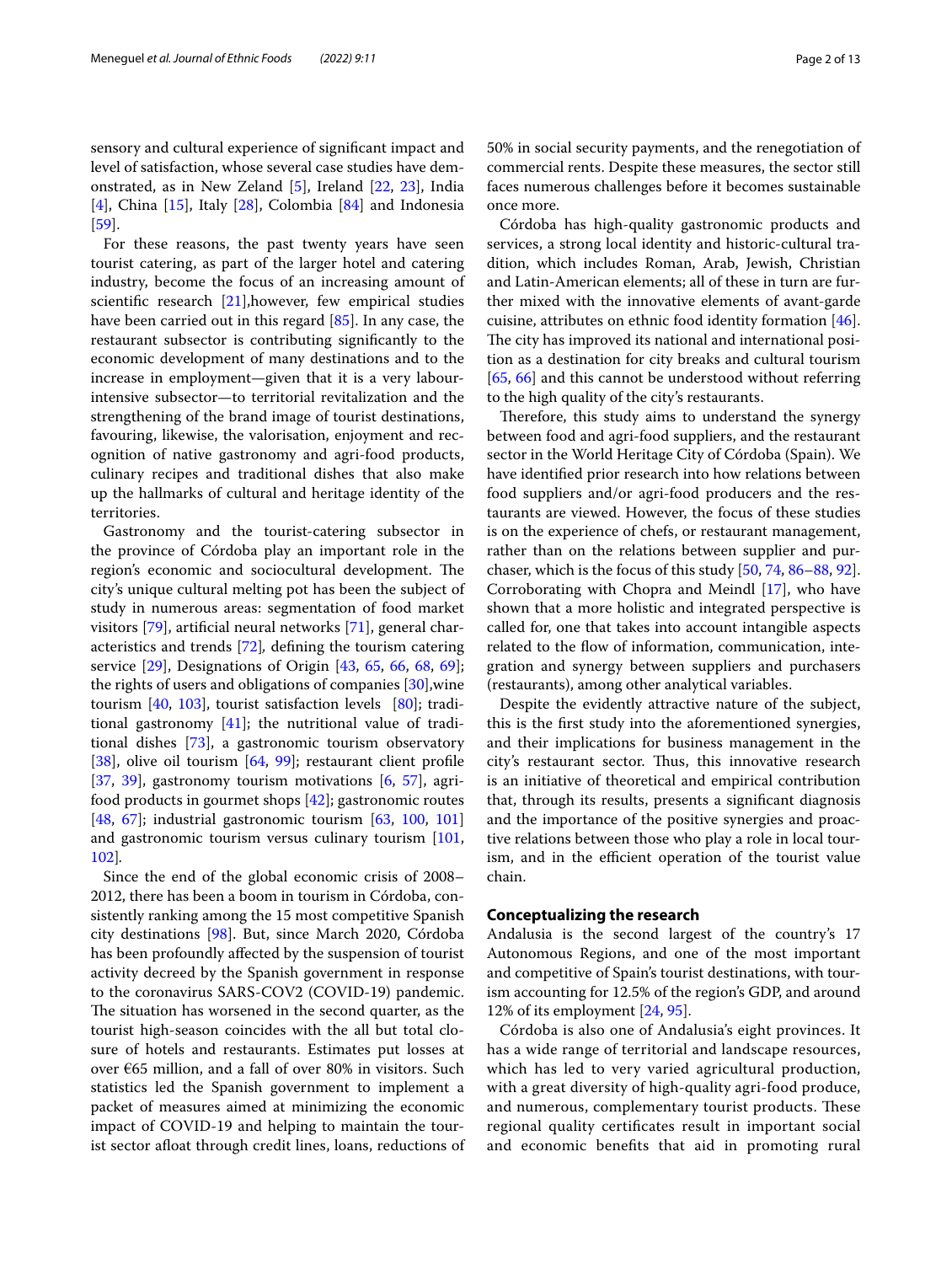areas, as well as providing extra income and support to combat unfair competition, while at the same time raising restaurant clients' awareness of this problem [[97\]](#page-12-17). These official designations boost the gastronomic tourism sector around specifc food produce and recipes [[22](#page-10-4)], to such an extent that governments and diverse institutions recognize the value of gastronomy as a seal of local authenticity and identity, thus protecting the products, promoting ecological awareness and the healthy and sustainable use of agri-food products, and stimulating inter-culturalism [[10](#page-10-13), [59](#page-11-5), [83\]](#page-12-18).

The tastes of Córdoba are intrinsically linked to a number of ingredients that are expressly recognized by Designations of Origin. These certificates not only guarantee the quality of the ingredients, but also serve to certify the quality and branding of those restaurants that use them, as well as the tourist imaginary of a cultural and gastronomic destination [\[15](#page-10-2), [93](#page-12-19)].

This should always be borne in mind in a city such as Córdoba, where the service sector, which includes tourism and catering, is the most important single sector in the city's economy [[76](#page-11-28)]. However, the destination still has to face the challenge of offering new tourist products and experiences that should solve some of the city's structural problems, including short average stays in the city, and a strongly seasonal demand; as mentioned, a further challenge is now the recuperation of tourism in the post-COVID-19 era.

Córdoba is one of the cities that best represents the idea of cultural tourism in Spain. While it is home to key heritage that can be visited, such as the UNESCO declared World Heritage Sites (Mosque-Cathedral 1984, Historic City Centre 1994, The Festival of Cordoban Patios 2012, Medina Azahara archaeological complex 2018), and also benefts from other, wider-ranging recognitions, such as that of Flamenco 2010, and the Mediterranean Diet 2013, these are insufficient to solve the problems of structure and economic sustainability in the city's tourism.

Taking this as a starting point, and with the clear need to extend and enrich the city's supply of tourism products and services, gastronomy and restaurants of great gastronomic interest can play a role in opening new opportunities and perspectives, thus improving competitiveness and aiding the city's overall economy [\[15](#page-10-2), [62\]](#page-11-29). In Córdoba's case, it is the city's culture that attracts a clear majority of visitors, although the second reason is its gastronomy [\[6](#page-10-10), [58](#page-11-30)]. One of the main strengths of Córdoba's gastronomy is the quality of its typical, traditional dishes [[72\]](#page-11-6). Such motivations efficiently contribute to making tourists' experience more profound and identity-linked, increasing their knowledge of the city and the likelihood, they will return.

In addition to the city's vast historical, architectural and cultural heritage, tourists are also highly satisfed with Cordoban gastronomy. Ranging from traditional taverns in the courtyards of typical Andalusian houses to tourist restaurants ofering Mediterranean food, it also includes more creative. Furthermore, the city has 14 restaurants with some kind of Michelin recognition [[31\]](#page-11-31). In 2014, the city was recognized as Ibero-American Gastronomic Capital, an award that recognizes the quality of its food heritage [\[3](#page-10-14)].

The Spanish agri-food sector receives great support from public–private sector actions that help business development. The Government of Spain, through its Ministry of Agriculture, Fisheries, and Food (2020), has launched an institutional publicity campaign using the hashtags #Explora, #Saborea, #Disfruta, #Comparte los Alimentos de España [[70\]](#page-11-32). The campaign promotes and recognizes the quality and variety of Spanish food produce, as well as the diversity of agri-food cultures around the country, and links gastronomy to the image of Spain in a number of contexts, like the fne work of chefs and restaurants and tourism.

## **Agri‑food suppliers**

Management of the agri-food supply chain involves a large number of agents at all stages from the very earth the product comes from, through the production system, the processing, transformation, and its distribution, sale, to its inclusion in the dishes offered by restaurants [[9,](#page-10-15) [11](#page-10-16), [90\]](#page-12-20), without forgetting the inverse processes that seek to ensure the sustainability, quality and competitiveness of said agri-food production [\[27](#page-10-17)], aim to ensure sustainability, quality and productivity of agri-food production [\[32](#page-11-33)].

Among these implications, the Globally Important Agricultural Heritage Systems–GIAHS, understand that food security and biodiversity conservation are fundamental and closely interconnected challenges to which traditional and sustainable agri-food production systems, evolving system of human communities that accumulation of experience over generations, in an intricate relationship with their territory, cultural, agricultural landscape or biophysical environment [\[25\]](#page-10-18).

Therefore, the opportunities and challenges that the agri-food and restaurant sectors face should be considered in relation to the socio-economic, environmental, cultural, tourism and nutritional impacts that result from the processes and synergies, which can be more or less unequal or functional, existing between the various phases of production and commercialization [\[2](#page-10-19)]. All of these phases require prior planning to ensure the product's organoleptic quality, freshness, naturalness and conservation as a perishable good at until fnal consumption [[33\]](#page-11-34).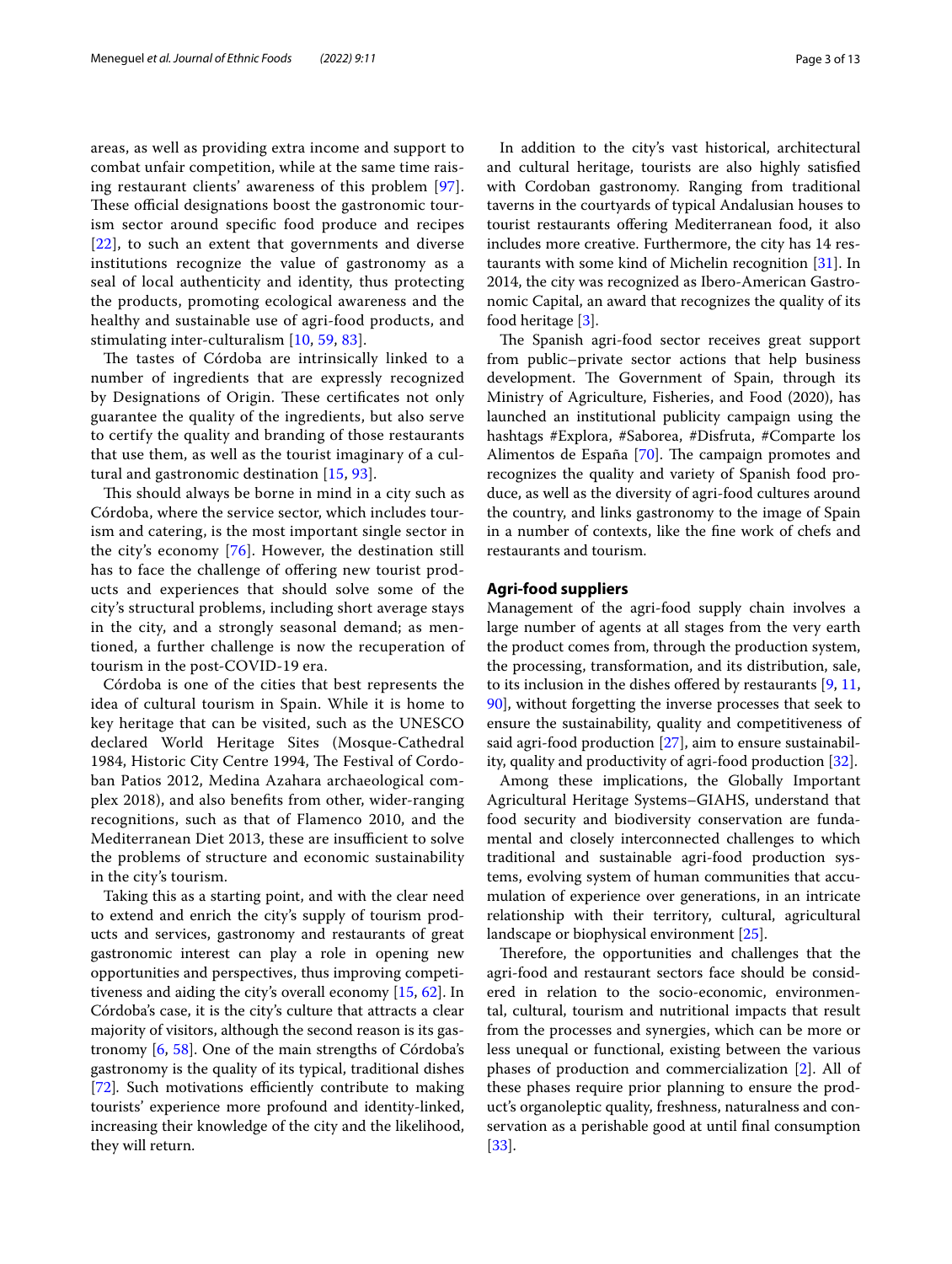Restaurants of a certain gastronomic quality and more oriented towards tourists should understand that the fnal process of marketing and sales is an important operational activity that is a key factor in their success [\[51](#page-11-35)]. This process should be addressed via a well-defined strategy of competitiveness and sustainability that produces beneft, increases proftability and achieves the client's satisfaction and loyalty [\[84](#page-12-3), [88\]](#page-12-14).

A greater integration and positive synergies between the external resources offered by suppliers and the internal resources of restaurants who seek competitive positioning [\[49](#page-11-36), [104\]](#page-12-21), such fundamental integration is based on achieving mutual commercial goals [\[33](#page-11-34)]. A number of studies [[32,](#page-11-33) [81](#page-12-22), [104\]](#page-12-21) have shown that this functional integration with suppliers strengthens and intensifes restaurants' sustainable management.

A restaurant management precisely demonstrated the profts such establishments make through the integration of local suppliers' resources, and the maintenance of fuid relations, beneftting the local economy, promoting the possibility of purchasing smaller quantities of fresher, safer, higher quality produce, as well as ensuring the satisfaction of the client and their level of trust and knowledge regarding the origin of the food they consume, and how it is processed and produced  $[45, 81]$  $[45, 81]$  $[45, 81]$  $[45, 81]$  $[45, 81]$ . There is also a notable improvement in the management of the business itself, as well as in the favourable inter-relations between all those involved in the tourism and agri-food value chain [[106\]](#page-12-23), and fnal market competitiveness [\[2\]](#page-10-19), leading to greater cost reduction, minimizing logistic chain failures [\[18,](#page-10-20) [50](#page-11-26)] and identifying coming changes to supply chain trends [\[45\]](#page-11-37).

Murphy and Smith [\[74](#page-11-27)] also recognized the importance of building fuid relations with restaurant suppliers as a way of understanding the flow of gastronomic goods and services and obtaining frst-hand information regarding the demand for new dishes and menus, culinary and technological novelties or solutions to operational problems [[32](#page-11-33)]. Mistakes made by suppliers in product choice and distribution may directly or indirectly afect the operational management of catering companies [\[16](#page-10-21)], thus the exchange of information and lessons learnt can prevent negative inertia in business management.

# **Local agri‑food products and their integration in the gastronomic ofer of restaurants**

For a long time, gastronomy, modern cuisine, and especially new fast-food trends have become disconnected from local agri-food produce and its roots  $[82]$  $[82]$ . This disconnection has also occurred with respect to our territorial cultures, what "we really are" and our origins to the extent that we buy and taste food that is increasingly infuenced and mediated by circumstances external to our territorial environment of residence, both of a socioeconomic and socio-political nature, in addition to the inertia of globalization [\[26](#page-10-22)].

The recent change in food-connected behaviour and habits is related to an increasing interest in the certifed quality and geographical origin of agri-food, as well as in the diferentiating agro-ecological and geographical criteria used in their production and elaboration. These changes are taking place in a context in which tourist restaurants need to reinvent and position themselves as one leisure experience among many others [[54\]](#page-11-38). Current needs for new groups who are increasingly well organized and closely linked to the local producers themselves  $[13]$  $[13]$ .

The local product, understood as belonging to a defined geographical region, with specifc territorial qualities that condition the natural characteristics of its agri-food production, is also the result of a specifc historical-cultural environment where techniques, knowledge, cultural experiences, traditions and have had an impact on the socio-economic development of the area and its connection with the local community  $[15, 54, 87]$  $[15, 54, 87]$  $[15, 54, 87]$  $[15, 54, 87]$  $[15, 54, 87]$  $[15, 54, 87]$ . This local product should be seen as another expression of cultural capital that promotes social and economic benefts in rural or peri-urban areas [[55](#page-11-39), [94](#page-12-1)], its sensory and symbolic dimensions are also capable of creating a tourist attraction [\[15](#page-10-2), [56](#page-11-40)].

In turn, urban tourist catering can contribute to an increase in the demand for locally certifed produce, and the sustainability of agriculture, rural areas and food systems in general. The catering sector must commit itself to improving its food-system related attitude and operations at all levels, as well as taking an explicit stand on the burning issues of our time, such as waste reduction, improvements in nutrition, food quality and safety and overall sustainability [[26\]](#page-10-22).

Fortunately, the trend by restaurants towards a greater use of local food produce is increasing  $[36]$  $[36]$ . This is in line with ever-greater numbers of tourists eating in socio-environmentally responsible restaurants that provide a more personal touch and guarantee better nutritional and sensory quality, experiences, price-quality ratio, accessibility and food safety  $[51]$  $[51]$ . The place where agri-food raw material originates and is prepared could become an important competitive advantage for catering business organizations and agents as they increasingly try to infuence consumers to value products and brands with geographical indications [[1](#page-10-24), [13\]](#page-10-23).

Restaurants themselves are responsible for promoting local agri-food produce, and its distinctive quality, through direct communication and experience with their clients [\[15,](#page-10-2) [47,](#page-11-42) [55](#page-11-39)]. One function of the menu is to transmit the restaurant's image and identify traits, as if it were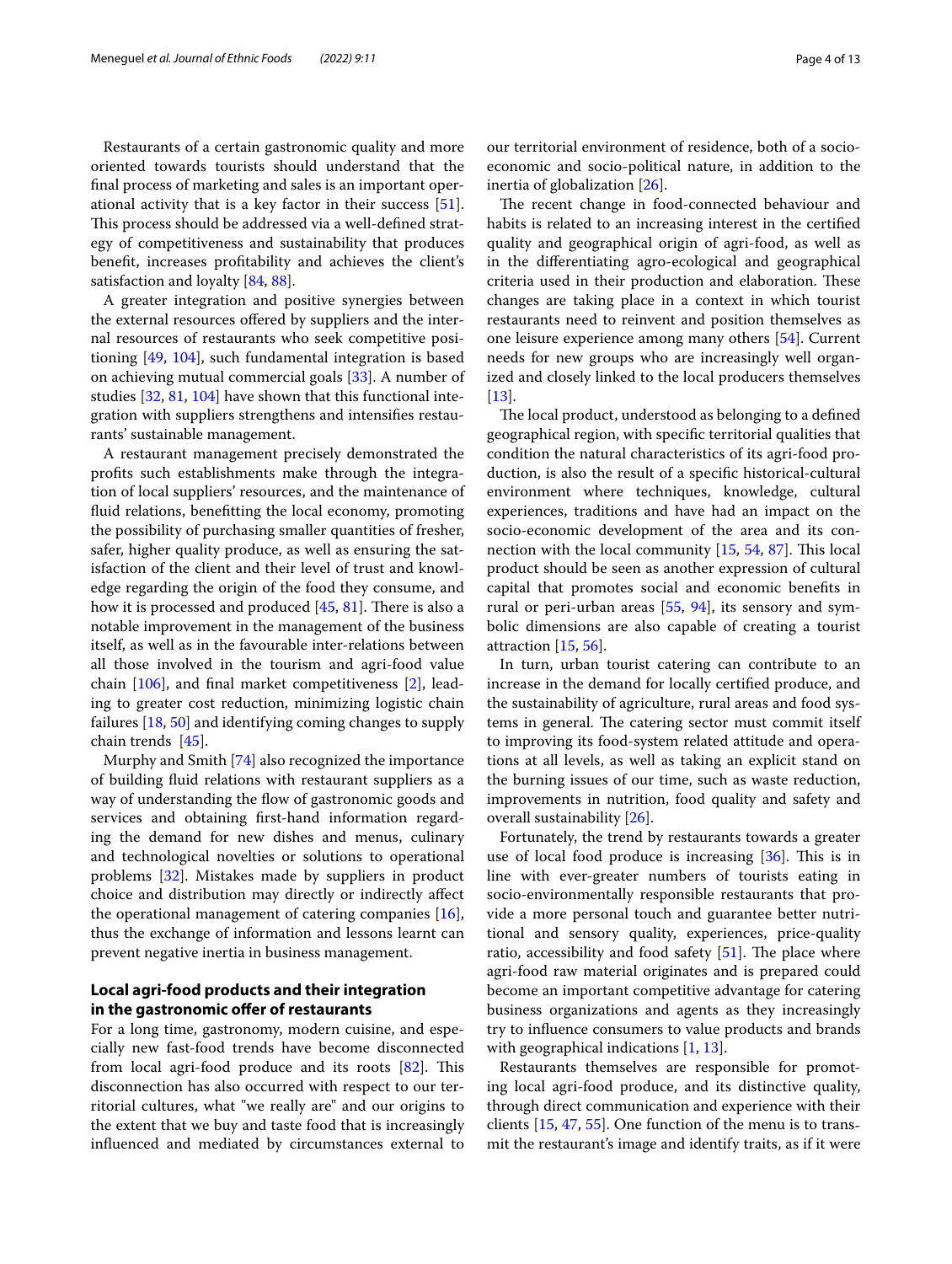a letter of introduction  $[53, 77]$  $[53, 77]$  $[53, 77]$  $[53, 77]$ . This aims to cause an individual sensorial perception in clients and infuence their experience [\[105](#page-12-25)], as well as make the restaurant's socio-environmental responsibility clear [[51](#page-11-35)], providing food biodiversity includes both locally cultivated and wild food species [[78](#page-12-26)], provision with important benefits in terms of production, image, perceived service quality and increased sales [\[53](#page-11-43)].

That said it is clear that an effective inter-relation and collaboration between all those involved in the chain of production and sale of local agri-food may signifcantly increase the potential of small businesses in the catering sector to contribute to territorial development through a strengthening of commercial transactions between suppliers and restaurants.

# **Research methods**

This research examines the opinions and perceptions of suppliers, chefs and restaurant managers regarding their inter-relations and the commercial and professional dynamics in the local food produce sector. The study has employed a qualitative methodology with the aim of better understanding this phenomenon through the perceptions, meanings, and attitudes explained by the individuals or groups involved, and thus infer its interpretive and theoretical structure [\[61](#page-11-45)].

Most studies of restaurants and gastronomy tourism have focused on analysing demand (tourist-consumers) and supply (chefs and restaurant managers), and have paid very little attention to other agents, such as suppliers, who also play an important role in the sector's value chain. A total of 25 people were initially selected based on their knowledge of the sector, notable position in the commercial and supply network, and/or the recognition awarded to their professional work in catering and gastronomy. Of these, 17 accepted. Participants were emailed and completed a semi-structured self-administered questionnaire of 16 open and closed questions in the case of restaurants, while suppliers answered 20 questions. Table [1](#page-4-0) shows the subject blocks, as well as the corresponding items and indicators.

Six suppliers took part in the study. This figure is both significant and sufficient, as we have discovered that the food supply chain in Córdoba is very horizontal, with very few suppliers supplying the vast majority of tourist-oriented restaurants. Some 50% of the suppliers interviewed supply over a hundred establishments in Córdoba; 16.67% supply between 41 and 60 establishments and 33.33% supply 20 establishments. This indicates that the suppliers have a clearly advantageous commercial position when dealing with the city's restaurants. Eleven participants completed the questionnaire designed for chefs and restaurant managers, and theoretical saturation was used as the criterion for determining the fnal sample [[91](#page-12-27)].

With the questionnaire, we adopted one of the most common primary-data collection methods, which is often used in qualitative studies. As noted by Denzin and Lincoln [[20](#page-10-25)], such data are more useful when supported and justifed by qualitative information, we thus deemed it necessary to contact the restaurant and supply professionals, as they were those best placed to provide frst-hand opinions on what may prove decisive in

| Main subject blocks (Suppliers)                 | <b>Indicators</b>                                                                                                                                                                   |
|-------------------------------------------------|-------------------------------------------------------------------------------------------------------------------------------------------------------------------------------------|
| Agri-food produce supplied to restaurants       | Local origin, production types, artisanal/traditional qualities, material and immaterial values                                                                                     |
| Product quality certificates or awards          | Designations of origin, geographical indicators, etc.                                                                                                                               |
| Restaurants supplied                            | Commercial types and orientation, consumption of local, certified produce, level of gastronomic skill                                                                               |
| Opinions on their current commercial attitude   | Sales' volume, potentialities and demand for local products, future perspectives, professional and<br>personal relations with restaurants, degree of collaboration                  |
| Type of restaurant demand of agri-food products | Products, inclusion in menus, seasonality of sales and produce etc.                                                                                                                 |
| Main subject blocks (Restaurants)               | <b>Indicators</b>                                                                                                                                                                   |
| Agri-food produce used                          | Origin, types, qualities, quality certificates or awards, singularities and characteristics, influence of<br>demand on choice                                                       |
| Suppliers normally used                         | Types, business structure, wholesaler, retailer, commercial and professional relations, degree of<br>collaboration                                                                  |
| Menus and dishes                                | Quality and variety, characteristics, inclusion of traditional products and recipes, prices, behaviour<br>of demand in consumption, type of cuisine, material and immaterial values |
| Commercial activity                             | Current volume and perspectives, incidence in local development of gastronomic tourism. Dif-<br>ficulties and problem                                                               |

<span id="page-4-0"></span>**Table 1** Questionnaire and qualitative research indicators

*Source*: Authors' own data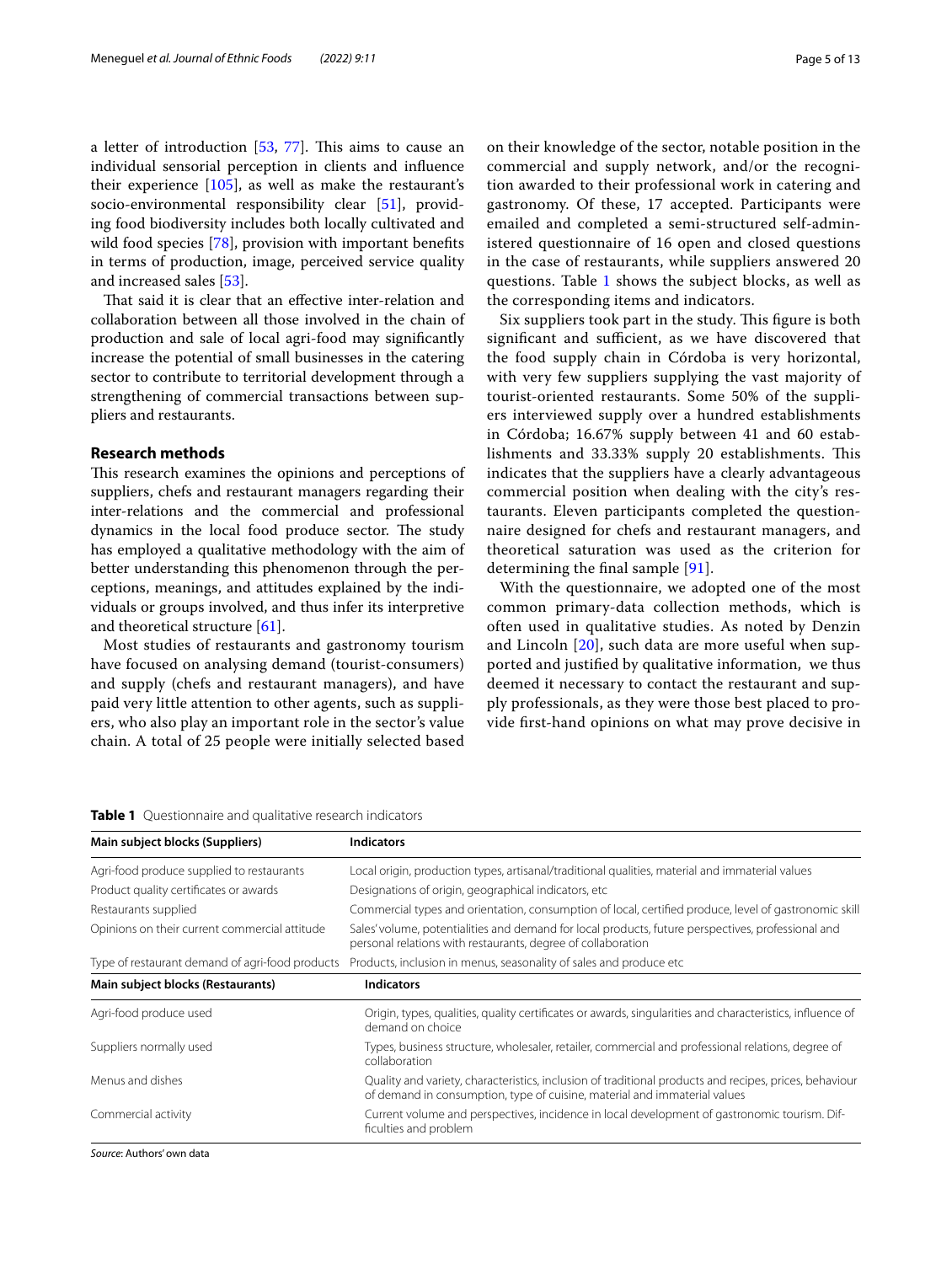providing gastronomic products and services that satisfy the tourist.

Triangulation was used for data analysis, contrasting a range of information sources, opinions, and focuses to ensure the overall reliability of the study [[60](#page-11-46)]. Data sources came from the questionnaires distributed, information gathered from menus, the restaurants' official websites and digital marketing. This technique has permitted a more concise, complete analysis of the data, which are more consistently ordered and systemized [[60](#page-11-46)] through the choice of an unintentional convenience sample of those respondents.

Each of the questionnaires was read in full, and information extracted and noted throughout, as well as notes made on reflection as the reading process continued. The quantitative data collected were tabulated and representative graphics were generated using the MsExcel and the qualitative data were treated using NVIVO12 software for data coding and descriptive analysis. Once data were compiled, the survey protocol and corresponding codes/ nodes were designed (Fig. [1\)](#page-5-0). The data codes/nodes were classifed under fve main headings: agri-food and raw materials; supply chain; commercial relations between suppliers and restaurants; gastronomic cultural heritage; and actions taken in response to the crisis caused by COVID-19.

Furthermore, a documentary review was carried out [[61\]](#page-11-45) to gather information regarding company structure, sector characteristics, inclusion of local products, references to suppliers and traditional dishes on the menus of those restaurants.

## **Findings and discussion**

The content analysis identified four main themes, and several subthemes, that have been used to organise and present de following section.

## **Agri‑food produce and raw materials**

The suppliers stated that the vast majority of their sales were of artisanal produce, while sales of industrially processed food were minimal. Some 50% of the suppliers classifed their production as 'local', the other 50% preferred to use the backing of quality certifcates, among them Designation of Origin, and Geographical Indications.

A total of 37.5% of the agri-food suppliers to the city is catering establishments offered Designation of Origin certifed produce. Of these, 25% were products derived from Iberian pork, and 12.5% wines; ham and wine are strongly rooted products in the food culture and heritage of local Cordoban districts. The remaining suppliers (25%) provided cheese and meats, and 12.5% were ecologically produced local fruit and vegetables, and dairy products, all in similar proportions.

According to the chefs and restaurant managers, the criteria used when choosing suppliers were: (1) having P.D.O. certifed 19.44%); (2) having traditionally processed raw material originating in the Córdoba area (16.67%); (3) speedy and functional delivery (16.67%); (4) the supplier's head offices being located in Córdoba province (13.89%); (5) the availability of products that other suppliers lacked (11.12%); and (6) that suppliers had food quality, commercial, or environmental certifcates (8.33%). It should be highlighted that 40% of the restaurants only work with certifed companies, and that certifcation plays an important role in the decisions of the remaining 60%.

Restaurant menus are fundamental in communication with the client [[53,](#page-11-43) [77,](#page-11-44) [105](#page-12-25)]. Those examined in this study show that 80% make express reference to and promotion of P.D.O. ingredients,70% refer to the general quality of ingredients, their seasonal nature, and special flavours; and a further 60% state the geographical origin of ingredients as being from the province of Córdoba. We can thus confrm that the city's tourist restaurants are adapting to trends and changing habits of new kinds of clients, who are increasingly interested in knowing just where the food on their plates comes from  $[47]$  $[47]$ . They are also interested in taste, texture, freshness, food safety, traditional production methods [[33\]](#page-11-34), and overall quality as diferentiating values in a market that is making increasingly competitive use of certifcates of quality and marketing seals  $[1]$  $[1]$ . This competitiveness is an opportunity to guarantee the sustainability of the local territory and promote local culture based on the identity of unique food products [\[89](#page-12-2)].

## **Supply chain**

As detailed above, the supply chain in Cordoba is exceptionally horizontal, few suppliers work with many restaurants. Córdoba's tourist restaurants are

<span id="page-5-0"></span>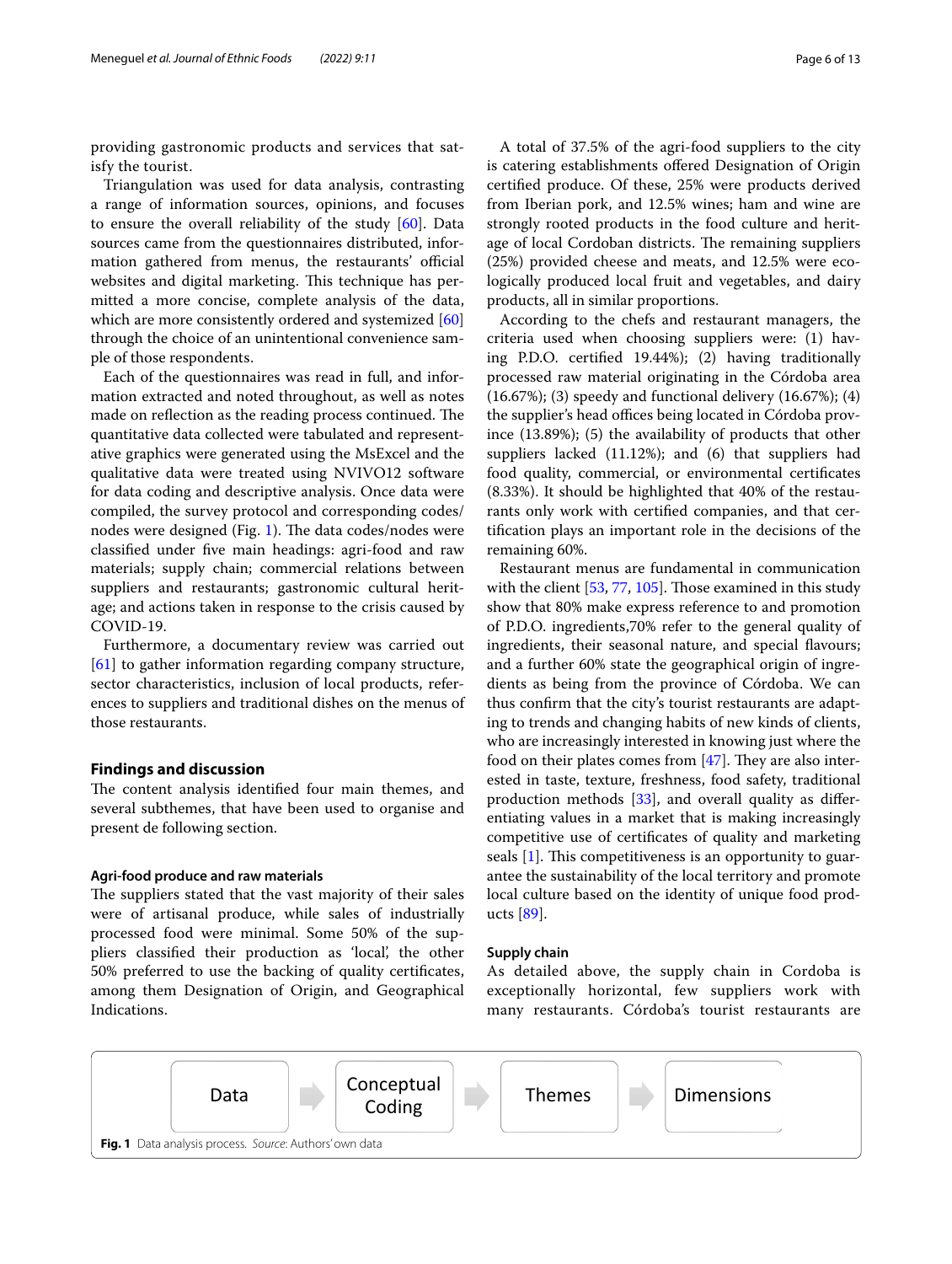concentrated in the most important historic areas, some 40% are found in the Judería and San Basilio neighbourhoods, where some of the city's most important tourist sites can be found. Indeed, suppliers stated that just 27.5% of their production is distributed in the newly built northern and eastern suburbs, where restaurants specialize more in avant-garde and international cooking, alongside more typical establishments and fast-food outlets. The less touristy areas of the centre, have few tourist restaurants, their offer being aimed more at local clientele—they account for just 20% of the suppliers' produce; and a mere 12.5% is distributed to establishments in areas to the north and west of the centre, and on the city's outskirts.

The range of products supplied is wide and varied, taking in practically all possible market segments. Some 21.43% of products are supplied to restaurants classifed as traditional and Mediterranean; 17.86% to creative and/ or avant-garde restaurants; the same percentage is supplied to establishments with a clear focus on tourists; 14.29% is supplied to traditional taverns; 10.71% goes to gourmet markets; another 10.71% is supplied to local non-tourist restaurants; and 7.14% goes to big name franchise establishments.

The research also showed that 71.43% of suppliers' food and/or agri-food is distributed in the city of Córdoba, while the remaining 28.57% is distributed in the rural areas of the province. If we consider the distance and origin of the produce, then 50% are local, provincial or regional products. Some 12.5% are produced within 50 km of the city, and 37.5% are produced less than 200 km away. Nonetheless, there is a wide offer of similar produce from other areas of Spain (37.5%) and other countries (12.5%), the majority of the latter being from European Mediterranean countries. The chefs and restaurant managers consulted corroborated these data. The predominance of local produce in the city's tourist restaurants is, therefore, in line with the recommendations of the United Nations' 2030 Agenda for Sustainable Development by promoting the consumption and sustainable production in the area of gastronomic tourism [[96\]](#page-12-28).

It is worth noting that the vast majority of chefs consulted in the study remarked that the use of local ingredients was essential to their cooking. They all felt that the quality of such produce directly infuences the authentic, genuine nature of the dishes they serve to their clients, and that they are fundamental in providing clients with satisfactory experiences perceived through tastings, as well as the aesthetics and presentation of the dishes themselves  $[14, 53]$  $[14, 53]$  $[14, 53]$  $[14, 53]$ . The restaurants surveyed are ever more likely to promote the new hyperlocal food trend [[19\]](#page-10-27).

A closer look at these results leads us to note how the suppliers declared that just 20% of the demand of Córdoba's tourist restaurants is based on price-quality ratio. For the remaining 80%, key factors are proximity of production, product quality, ecologically produced and certifed. The supply of such produce is linked to trust in producers and their professional trajectory, and they are carefully selected to ensure the desired quality of service. In line with this, the interviewed suppliers stated that they try to personalize their deliveries, looking for specifc, diferentiating characteristics, and high quality for the city's tourist restaurants.

Some 66.67% of suppliers perceive that the restaurants change their menus to include seasonal produce. Restaurants permit suppliers a degree of flexibility when offering higher quality produce at a better price depending on the conditions at any specifc time [[45](#page-11-37)]. Based on the restaurant survey and the study of menus, we note that, while menus are more or less unchanging year-round, with a mixture of traditional and more innovative dishes, the ingredients used may undergo some seasonal change. These changes also contribute to biodiversity by respecting the natural cycles of agricultural production and minimizing the food waste so many restaurants across the continent are responsible for [\[12](#page-10-28), [19](#page-10-27), [78\]](#page-12-26). Furthermore, the use of gastronomic produce and resources by chefs contributes to the sustainability of the gastronomic tourism value chain by stimulating their creative process, diversifying their menus, continually innovating their cuisine and surprising their regular clients [\[14](#page-10-26), [22\]](#page-10-4).

It should be noted that the suppliers see and value their activity as an instrument for developing the local economy, and thereby helping local and provincial producers. A huge 90% of the restaurants surveyed felt the same regarding their contribution to the production of added value in the creation of jobs, and income, and improving the quality of the gastronomic tourism on ofer.

Tourist activity in the city is, in any case, highly seasonal, with high season running from April to June. This has a direct impact on restaurants; 66.68% of suppliers said that the consumption and supply of their produce increases exponentially during high season, which is a key period that offers the best conditions for establishing new commercial relations. Nonetheless, while both restaurants and suppliers identifed a seasonal change in the quantity of products available, the same was not true of their price. This is evidence that suppliers are aware of the need for the same levels of quality all year round.

## **Commercial relations**

Over 65% of the suppliers considered relations with restaurants to be fluid and highly-personalized. These relations take place in a context of cordial dialogue that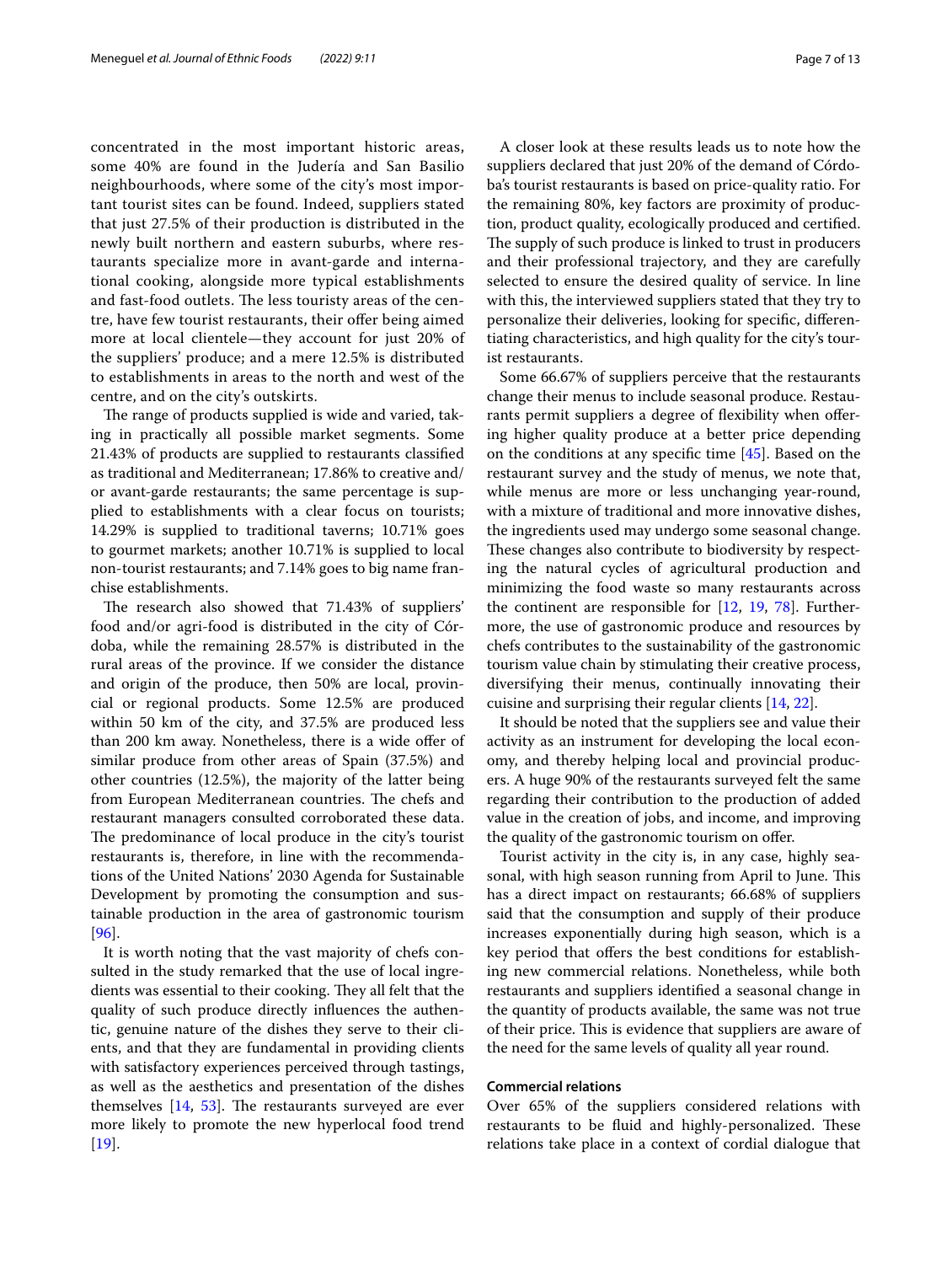generally occurs on visits to restaurants, promotional activities, technical visits to production sites, or supplierpromoted gastronomic tastings. Some 83% of suppliers stated that such activities foment a collaborative atmosphere of mutual trust, indicating that the actual purchase is made by the restaurant owner/manager or chef. This collaboration has a positive impact on the supply chain and the performance of suppliers [\[2](#page-10-19), [81](#page-12-22), [104](#page-12-21)], as it facilitates the exchange of experiences, better treatment, transformation and preparation of ingredients, strengthening the value chain through cooperation and boosting local production. Some restaurants even stated that these special relations could lead to the synchronization of activities, decision-making and the exchange of relevant food-related resources and information [[18,](#page-10-20) [104\]](#page-12-21).

Efective integration between suppliers and purchasers is seen to be a key strategy in good management and improving restaurants' fnancial performance; in the long term, this may lead to greater efficiency in problem-solving and daily decision-making [\[18\]](#page-10-20). Some of the restaurants surveyed have at times realized that commercial relations with suppliers have been too conventional, hindering adaptation to operations that call for specifc, unusual or high-quality ingredients. Therefore, they have realized that establishing more personalized relations is vital in achieving a satisfactory solution, guaranteeing a good price-quality ratio, product quality and mediumand long-term guaranteed supply.

From the suppliers' perspective, the traditional gastronomic sector in Córdoba has been somewhat slow to recognize the importance of product quality and the value of local production. This is no longer the case, with highly recognized restaurants being the reason for this. Some 50% of suppliers stated that such restaurants are professional and seek to improve their distinctiveness and competitiveness, while 33% sustained that the notable increase in demand over recent years has led some restaurants to show little interest in improving their professional quality. Such opinions may well change in light of the current COVID-19 crisis, which will demand added efforts in terms of sustainability and improved client service to remain competitive in a market that will recover only over time and with great difficulty.

The suppliers stated that they must generate a number of externalities for restaurants in the historic centre and the area of greatest tourist movement, the costs of which have to be assumed in the market price. Another complication arises from the nature of the historical centre. It is one of the largest in Europe [[101](#page-12-10)], and its narrow streets and time restrictions on traffic make vehicle access very difficult, meaning that deliveries take longer.

The lack of regulation or agreements related to price leads to a large number of suppliers competing with far lower prices, and consequently quality is lower too. It is in this context that relations between supplier and restaurant come into play once more; the personal relationship and trust that have been built up over time works to the advantage of those suppliers whose offer is based on quality rather than price.

## **Food culture heritage**

The suppliers of agri-food produce acknowledged the immaterial value of their products  $[46]$  $[46]$ . They mentioned concepts such as wisdom, collective memory and local, endogenous traditions. Some 83% of those indicated that they considered and valued not only material aspects, such as freshness, taste and hygiene, but also immaterial ones such as origin, culture and tradition.

Notable among the most highly-valued immaterial aspects are the means of production, the cultural value of the traditional activity, the popular wisdom of ecological smallholders, the systems of cooperative and collaborative work that still exist, the contribution of local producers to conserving methods, processes, and ways to preserve tastes and ancestral wisdom, which together generate high-quality, exclusive products through a production and transformation process that is eminently artisanal.

From the restaurants' standpoint, some 90% recognized that their cuisine valued local gastronomic culture and collective memory, ancestral traditions and cultural context. This is reflected in immaterial values such as the artisanal process, authenticity, the wisdom of traditional cooking; all of these, if well managed and promoted, can provide a unique gastronomic experience that is intrinsically linked to the qualities of the local surroundings. The higher value given to immaterial gastronomic aspects that this research has noted is a sign of an emerging trend towards solidarity and empathy between consumers, restaurants, and producers. A tourist destination thus becomes an authentic "stage", where alternative spaces and "rural" provincial life take shape and support one another in the face of current problems and concerns regarding rising costs, low proftability, new challenges and the scarce social recognition of rural professions.

This social interaction that takes place through catering and gastronomy between tourists and producers is certainly important in awarding meaning and value to the concept of *'terroir'*. This is transmitted to consumers through traditional Cordoban cuisine, and the images of a local rural production that is far removed from "nontraditional" methods of artifcial standardization and regulation. The connection between producers/consumers through gastronomic tourism improves the tourist and cultural image of the place visited.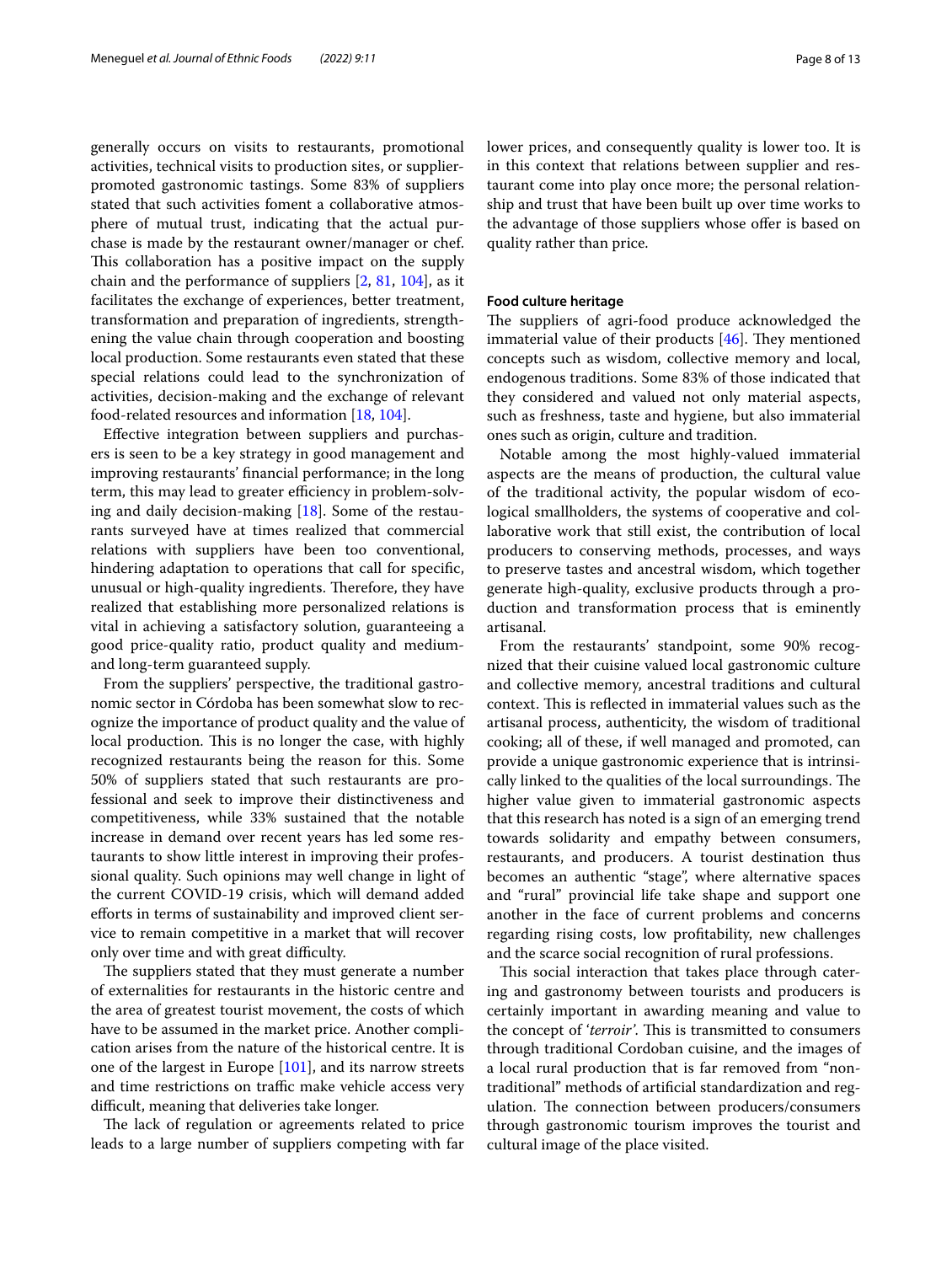The three main dishes with greatest tradition and highest demand on menus are all of part of the city's historic and cultural tradition. They are Cordoban *salmorejo*, *flamenquín,* and bull's-tail stew, although other dishes are also mentioned. Some 80% of menus promote traditional Cordoban dishes, while 50% stress the creation and innovation of their dishes; 30% mention the publicity that comes from the awards and distinctions received by their chefs; and a further 30% highlight the publication and dissemination of their signature recipes.

As explained, the analysis of the results obtained has allowed us to identify a series of variables and main dimensions of the central theme that we study in which there are perceptions and visions shared by the suppliers and that also make up the main structure of the value chain of the tourist restoration (Fig. [2](#page-8-0)).

# **Actions undertaken within the context of the COVID‑19 crisis**

To minimize the negative impact of the loss of restaurant clients, 67% of the suppliers interviewed have

adopted new commercial strategies to promote their products directly to the fnal consumer [[44](#page-11-47)] and in retail food shops, stressing the quality and diference of their products and services and their commitment to the final consumers. They have implemented actions focused on the product, service, communication and commitment to the customer. Produce is now packed and distributed in small quantities,attractively-priced baskets and kits ofering a choice of products have been designed; marketing campaigns are now digital and via social networks (promotional videos, interactive chats with gastronomic experts, virtual conferences and cookery classes), referring to the traditional production and elaboration of the food, its geographical origin and recipes. Some suppliers have launched campaigns—such as *#quedateencasa* (#stayhome)—that are designed to involve the consumer in cooking; there has even been a tapas photography competition.

The suppliers have also had to adapt their distribution logistics, promoting home delivery, local pickup points, free delivery and even one-day delivery

<span id="page-8-0"></span>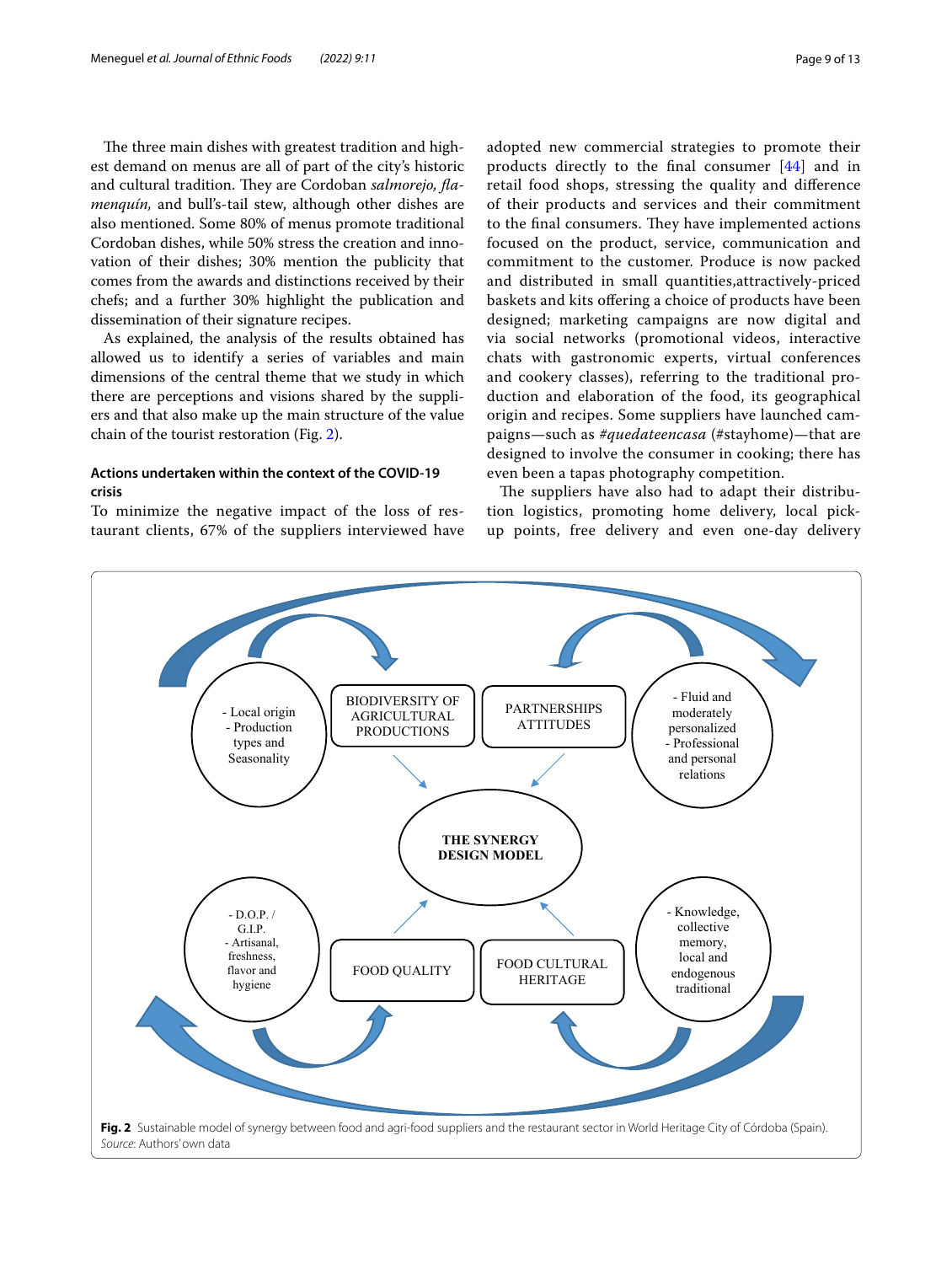for telephone and email orders, along with special discounts.

While the efects of the Covid19 crisis have clearly been signifcant and caused great uncertainty, such actions show that the sector is dynamic, tries to adapt quickly and fexibly in line with social, economic and cultural changes, and can respond in exceptional situations. The suppliers themselves recognize that, while the pandemic has forced them to face new challenges and problems, it may also be the source of new commercial opportunities.

It remains to be seen whether the integration and generally favourable synergies between suppliers and restaurants that we have identifed in this study results in a quick and efficient post Covid19 recovery of gastronomic tourism once restaurants have reopened and safety measures and restrictions on capacity have been eased or lifted and demand slowly increases. These are questions that future research will have to answer, but the frst impressions, and the proven resilience of gastronomic tourism, lead us to believe that the sector is capable of responding to some degree to changing demand in times of crisis.

# **Considerations**

Recognizing the important development potential of Cordoban gastronomy, we have shown that the value that suppliers and tourist restaurants place on the material and immaterial aspects of their traditional cuisine are clear strengths in any gastronomic tourist destination that aims for excellence [[82\]](#page-12-0).

One conclusion is that the suppliers, through the raw materials and foods they supply, have also become leading agents in Cordoban cuisine. This finding is new, as most previous research has ignored the role of agri-food suppliers. Their activities bring value to the tradition and quality of local agri-food, and it is largely due to their efforts that restaurants can provide their clients with broader gastronomic experiences, connecting the client with the uniqueness of the local food heritage culture.

This research has provided an understanding of the relations and synergies existing between agri-food suppliers and restaurants. Lastly, our fndings permit us to defne the market as semi-structured, and multi-polar, with a predominance of traditional suppliers whose activities are very much in line with the specifc characteristics of the market and whose professional trajectories have been similar to those of the restaurants they supply.

The tourist catering subsector in the city of Córdoba, as refected by restaurant chefs and owners/managers, maintains a very direct, close link with the suppliers, which contributes to an exchange of information, experiences, and good practices regarding the handling of agrifood, and the preparation of seasonal dishes and menus. Both groups can certainly beneft from the strengths

of local and regional gastronomy, while this, in turn, improves their competitive position in the market.

The fruitful synergy existing between suppliers and restaurants is important when identifying operational and distribution problems and difficulties, wherever they may arise. Consequently, the general results obtained in this case study reinforce the thesis regarding the importance of identifying and understanding the relations between those agents who form part of the value chain of gastronomic tourism.

Although the city of Córdoba has a highly-diversifed, representative, and excellent gastronomic offer, changes and improvements still need to be made in restaurant management, the supply of foodstufs, and the public sector's running of gastronomic tourism through publicity, commercialization, the design of products and attractions, as well as providing restaurants with support. Examples of such support would be making improvements that facilitate the delivery of food in the historical centre, building nearby car parks, better regulation of supplies, and the design and implementation of a tourist restaurant plan, something the city currently lacks.

In general terms, Cordoba gastronomy has known how to extract value from its traditional dishes and those ingredients most-closely linked with the identity and distinctive nature of the Mediterranean diet. There is now a clear perception of quality, which has become a highly attractive resource in the tourist imaginary of a city that can boast a rich culinary heritage. Consequently, gastronomic tourism has become one of the segments that provides the tourist with greatest satisfaction, and makes them more likely to return. It makes a vital contribution to increasing the richness and diversity of the city's supply of tourism products and services and increases the competitiveness of tourist companies in general, and restaurants in particular.

Even despite the complex and uncertain context of the Covid-19 pandemic and the months-long closure of most of the city's restaurants, agri-food suppliers have been able to reinvent themselves and fnd new market opportunities. They have made the right choices when adapting to markets they had hardly explored beforehand, such as direct sales to a public that is aware of and open to highquality ingredients. It seems clear that these suppliers will play a vital role as restaurants reopen, restrictions are lifted and national and international tourism recovers in the post-pandemic era.

# **Research limitations and future research**

We are aware that the study has some limitations. These are principally related to the relatively short research period (three months). This was conditioned by its link to a scientifc research and exchange scholarship between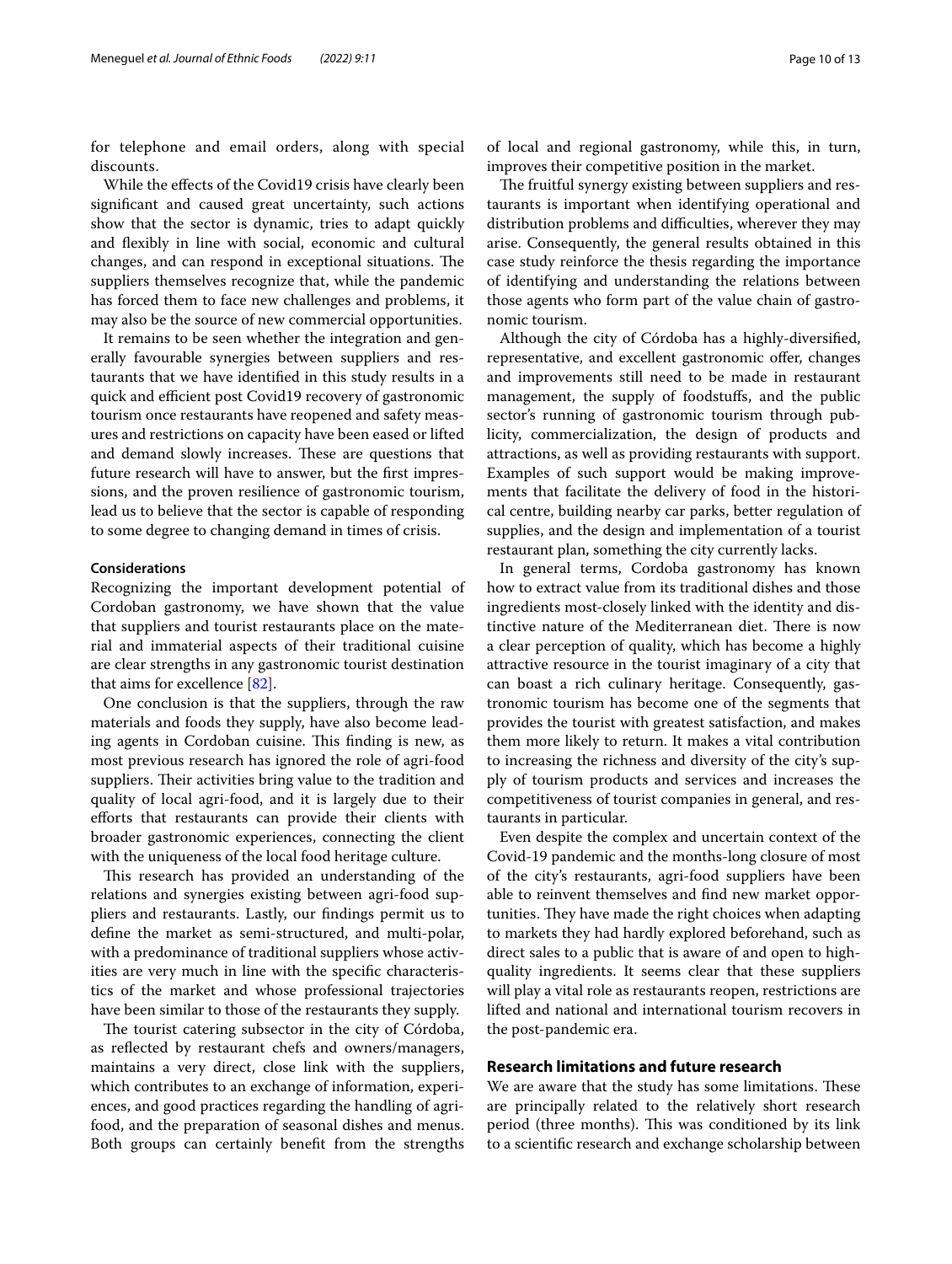two Spanish and Brazilian universities, which was funded by the Fundación Carolina (Spain). We believe that future research should use a larger number of in-depth interviews with a greater number of suppliers. We have observed the importance of these groups in the operational processes with restaurants of agri-food produce commercialization and storage and in the development of gastronomic tourism itself. Longer-term monitoring would be interesting, following recent developments in the literature, as would a study comparing other locations and destinations for such tourism; this would provide even more wide-ranging and signifcant results and conclusions.

#### **Acknowledgements**

La Fundación Carolina for granting the Brazil-Spain Professorial Mobility scholarship.

#### **Authors' contributions**

CRdAM: design the work, data collect, interpretation and triangulation of data and qualitative description. RDH-R: design the work, sample selections, interpretation and triangulation of data. MRM: design the work, interpretation and triangulation of data. All authors contributing to critical revisions during the writing process, read and approved the fnal manuscript.

### **Funding**

This research is not based on any funded project.

#### **Availability of data and materials**

The dataset used and analysed during the current study is available from the corresponding author on reasonable request.

# **Declarations**

## **Ethics approval and consent to participate**

Written informed consent was obtained from all participants. All participants received written and oral information that participation was completely voluntary and that they could decline at any time without giving a reason.

#### **Consent for publication**

Not applicable.

#### **Competing interests**

The authors declare that they have no competing interests.

#### **Author details**

<sup>1</sup> Department of Tourism, Federal Institute of Education, Science and Technology of São Paulo - Campus Cubatão, Rua Maria Cristina 50, Cubatão, São Paulo 11533-160, Brazil. <sup>2</sup> Department Agricultural Economics, Sociology, and Policy, Faculty of Economics and Business Sciences, University of Córdoba, Plaza de Puerta Nueva S/N, 14002 Córdoba, Spain. <sup>3</sup>Tourism Analysis and Prospective Center, University of Córdoba, Pedro López de Alba Building, Calle Alfonso XIII, 13, 14071 Córdoba, Spain.

## Received: 5 January 2022 Accepted: 22 February 2022 Published online: 14 March 2022

#### <span id="page-10-24"></span>**References**

- 1. Agrawal J, Kamakura W. Country of origin: a competitive advantage? Int J Res Mark. 1999;16(4):255–67.
- <span id="page-10-19"></span>2. Ahumada O, Villalobos JR. Operational model for planning the harvest and distribution of perishable agricultural products. Int J Prod Econ. 2009;133(2):677–87.
- <span id="page-10-14"></span>3. AIBG. Academia Iberoamericana de Gastronomia. Capital Iberoamericana de la Cultural Gastronómica 2014. [https://ibergastronom.com/](https://ibergastronom.com/capitalidades-2/capital-iberoamericana-cultura-gastronomica/#) [capitalidades-2/capital-iberoamericana-cultura-gastronomica/#](https://ibergastronom.com/capitalidades-2/capital-iberoamericana-cultura-gastronomica/#) (2020). Acessed 27 April 2020.
- <span id="page-10-6"></span>4. Ali J, Nath T. Factors afecting consumers' eating-out choices in India: implications for the restaurant industry. J Foodserv Bus Res. 2013;16(2):197–209.
- <span id="page-10-3"></span>5. Bell C, Neil L. A vernacular food tradition and national identity in New Zeland. Food Cult Soc. 2014;17(1):49–64.
- <span id="page-10-10"></span>6. Beltrán JJ, López-Guzmán T, Santa-Cruz FG. Gastronomy and tourism: profle and motivation of international tourism in the city of Córdoba, Spain. J Culin Sci Technol. 2016;14(4):347–62.
- <span id="page-10-1"></span>7. Berbel-Pineda JM, Palacios-Florencio B, Ramírez-Hurtado J, Santos-Roldán L. Gastronomic experience as a factor of motivation in the tourist movements. Int J Gastron Food Sci. 2019;18:100171.
- <span id="page-10-0"></span>8. Bertella G. Re-thinking sustainability and food in tourism. Ann Tour Res. 2020;84:103005.
- <span id="page-10-15"></span>9. Blay-Palmer A, Sonnino R, Custot J. A food politics of the possible? Growing sustainable food systems through networks of knowledge. Agric Hum Values. 2016;33(1):27–43.
- <span id="page-10-13"></span>10. Blay-Palmer A, Santini G, Dubbeling M, Renting H, Taguchi M, Giordano T. Validating the city region food system approach: enacting inclusive, transformational city region food systems. Sustainability. 2018;10(5):1680.
- <span id="page-10-16"></span>11. Bloemhof JM, Soysal M, et al. Sustainable food supply chain design. In: Bouchery Y, et al., editors. Sustainable supply chains. Springer series in supply chain management. Berlin: Springer; 2017. p. 395–411.
- <span id="page-10-28"></span>12. Bräutigam KR, Jörissen J, Priefer C. The extent of food waste generation across EU-27: diferent calculation methods and the reliability of their results. Waste Manag Res. 2014;32(8):683–94.
- <span id="page-10-23"></span>13. Bruzzone A, Massei M, Bocca E. Fresh-food supply chain. In: Merkuryev Y, Merkuryeva G, Peira MA, Guasch Petit A, editors. Simulation-based case studies in logistics. London: Springer; 2019. p. 127–46.
- <span id="page-10-26"></span>14. Burke RM, Danaher P, Hurley D. Creating bespoke note by note dishes and drinks inspired by tradional foods. J Ethn Foods. 2020;7:33.
- <span id="page-10-2"></span>15. Chen Q, Huang R. Local food in China: a viable destination attraction. Br Food J. 2018;120(1):146–57.
- <span id="page-10-21"></span>16. Cho M, Bonn MA, Kang S. A nonlinear approach to the congruence of perceived uncertainty and information sharing with suppliers: efects upon startup and established restaurants. Int J Hosp Manag. 2016;58:82–94.
- <span id="page-10-11"></span>17. Chopra S, Meindl P. Supply chain management: strategy, planning, and operations. 2nd ed. Englewood Clifs: Prentice Hall; 2003.
- <span id="page-10-20"></span>18. Danese P. Supplier integration and company performance: a configurational view. Omega Int J Manag Sci. 2013;41:1029–41.
- <span id="page-10-27"></span>19. De Chabert-Rios J, Deale CS. Taking the local food movement one step further: an exploratory case study of hyper-local restaurants. Tour Hosp Res. 2016;18(3):388–99.
- <span id="page-10-25"></span>20. Denzin NK, Lincoln YS. The SAGE handbook of qualitative research. New York: Sage Publications; 2011.
- <span id="page-10-8"></span>21. DiPietro R. Restaurant and food-service research. Int J Contemp Hosp Manag. 2017;29(4):1203–34.
- <span id="page-10-4"></span>22. Duram LA, Cawley M. Irish chefs and restaurants in the geography of "local" food value chains. Open Geogr J. 2012;05:16–25.
- <span id="page-10-5"></span>23. Everett S. Production places or consumption places? The placemaking agency of food tourism in Ireland and Scotland. Tour Geogr. 2012;14:535–54.
- <span id="page-10-12"></span>24. Exceltur. Ranking de competitividad turística por CCAA. [https://www.](https://www.exceltur.org/ranking-de-competitividad-turistica-por-c-c-a-a-monitur/) [exceltur.org/ranking-de-competitividad-turistica-por-c-c-a-a-monitur/](https://www.exceltur.org/ranking-de-competitividad-turistica-por-c-c-a-a-monitur/) (2018). Accessed 18 April 2020.
- <span id="page-10-18"></span>25. FAO (Food and Agriculture Organisation of the United Nation). GIAHS– Globally Important Agricultural Heritage Systems; 2021.
- <span id="page-10-22"></span>26. FAO (Food and Agriculture Organisation of the United Nation). Toolkit, reducing the food waste footprint; 2013.
- <span id="page-10-17"></span>27. Feenstra G. Local food systems and sustainable communities. Am J Altern Agric. 1997;12(1):28–36.
- <span id="page-10-7"></span>28. Fontefrancesco MF. Traditional festive food and fragile aspirations of development in Italy: the case of agnolotti pasta. J Ethn Food. 2020;7:2.
- <span id="page-10-9"></span>29. Gosálbez H. ¿Merecen ser turísticos todas las empresas y establecimientos de restauración de Andalucía? A propósito del concepto del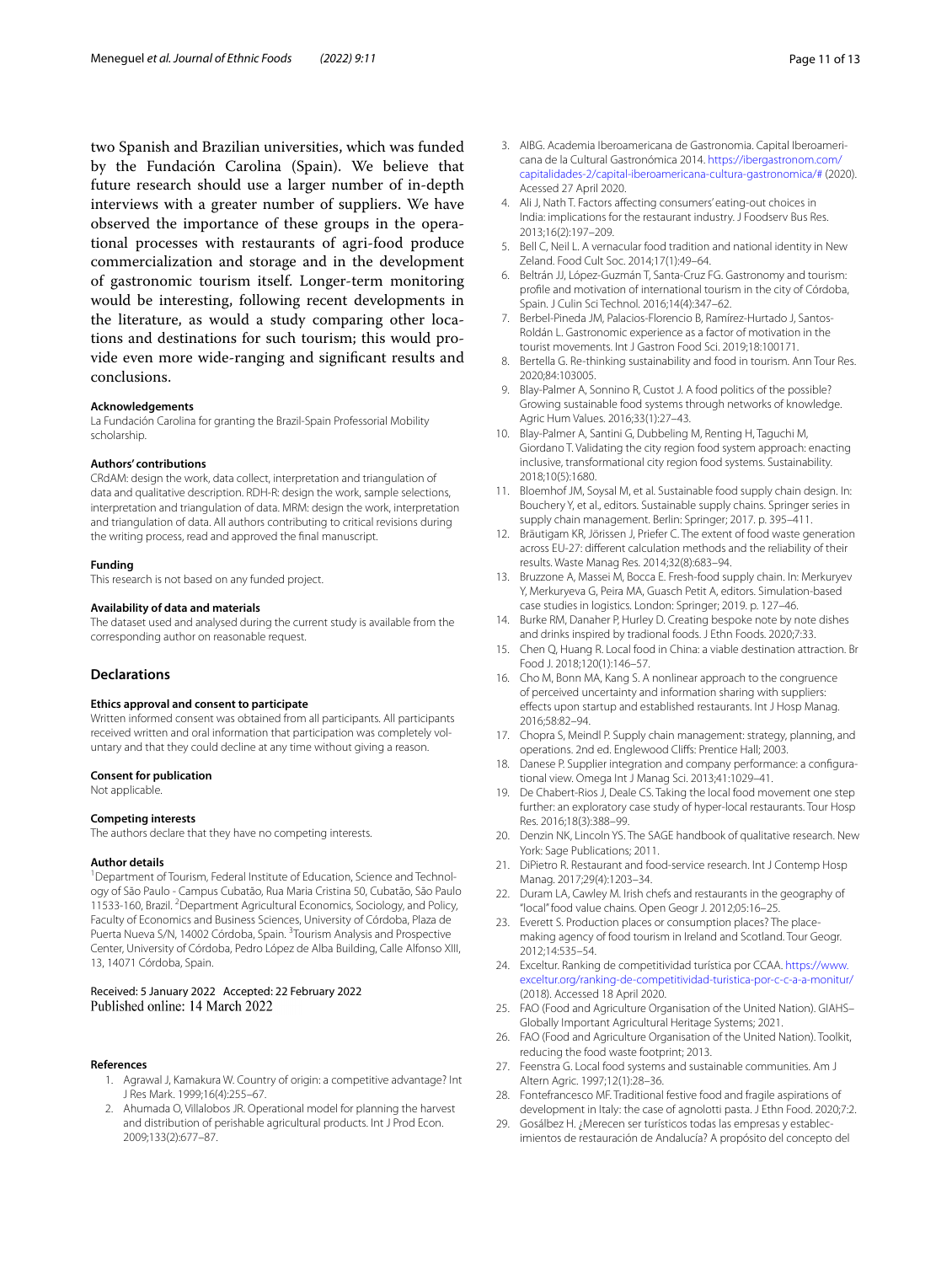servicio turístico de restauración y clases de establecimientos en la legislación turística de Andalucía. Int J Sci Manag Tour. 2015;1:135–51.

- <span id="page-11-12"></span>30. Gosálbez H, Serrano JM. Derechos de usuários y deberes de las empresas de restauración a la luz de la legislación turística y de defensa del consumidor en Andalucía. Int J Sci Manag Tour. 2015;3:73–94.
- <span id="page-11-31"></span>31. Guia Michelin. Restaurantes Michelin España. [https://www.viamichelin.](https://www.viamichelin.pt/web/Restaurantes/Restaurantes-Espana) [pt/web/Restaurantes/Restaurantes-Espana](https://www.viamichelin.pt/web/Restaurantes/Restaurantes-Espana) (2020). Accessed 02 Feb 2020.
- <span id="page-11-33"></span>32. Gundlach GT, Bolumole YA, Eltantawy RA, Frankel R. On the nature and interrelationship of supply chain management, marketing channels of distribution, logistics, and purchasing: implications for scholarship. J Bus Ind Mark. 2006;21(7):428–38.
- <span id="page-11-34"></span>33. Haitao L, De L, Dali J. Optimising the confguration of food supply chains. Int J Prod Res. 2020. [https://doi.org/10.1080/00207543.2020.](https://doi.org/10.1080/00207543.2020.1751337) [1751337.](https://doi.org/10.1080/00207543.2020.1751337)
- <span id="page-11-2"></span>34. Hall CM. Improving the recipe for culinary and food tourism? The need for a new menu. Tour Recreat Res. 2020;45(2):284–7.
- <span id="page-11-0"></span>35. Hall M, Sharples L. The consumption experiences or the experience of consumption: an introduction to the tourism of taste. In: Hall CM, Sharples L, Mitchell R, Macionis N, Cambourne B, editors. Food tourism around the world: development, management and markets. Oxford: Butterworth-Heinemann; 2003. p. 1–24.
- <span id="page-11-41"></span>36. Harrington RJ, Ottenbacher MC, Way KA. QSR Choice: key restaurant attributes and the roles of gender, age and dining frequency. J Qual Assur Hosp Tour. 2013;14:81–100.
- <span id="page-11-18"></span>37. Hernández RD, Balderas-Cejudo MA, Alonso D. Gastronomy: a customer study of restaurant in Córdoba (Spain) included in a prestigious guide. Revista Internacional de Turismo, Empresa y Territorio. 2019;3(2):131–45.
- <span id="page-11-16"></span>38. Hernández RD, Dancausa MG. Observatorio de turismo: una necesidad para la gestión de la gastronomía de Córdoba y provincia. Int J Sci Manag Tour. 2016;2(4):69–79.
- <span id="page-11-19"></span>39. Hernández-Rojas RD, Folgado-Fernandez JA, Palos-Sanchez PR. Influence of the restaurant brand and gastronomy on tourist loyalty. A study in Córdoba (Spain). Int J Gastron Food Sci. 2021;23:100305.
- <span id="page-11-13"></span>40. Hernández Rojas RD, Cava Jiménez JA, Dancausa MG. El enoturismo en el sur de España: Un estudio de caso. Las Bodegas Alvear Rev Espac. 2018;39(13):08–26.
- <span id="page-11-14"></span>41. Hérnandez Rojas RD, Dancausa Millán MG. Turismo gastronómico. La gastronomía tradicional de Córdoba (España). Rev Estudios Perspect Tur. 2018;27(1):413–30.
- <span id="page-11-21"></span>42. Hernández Rojas RD, Rivera Mateos M, Vázquez de la Torre MG. La integración de los productos agroalimentarios de las tiendas "gourmet" en la oferta turística gastronómica de la ciudad de Córdoba. Rev Investig Turísticas. 2017;13(1):178–203.
- <span id="page-11-7"></span>43. Hernández Rojas RD, Dancaus Millán MG, López del Rio L. Geographical analysis of the impact on Denominations of Origin and Protected Geographical Indication (Spain-Andalusia): creation of gastronomic routes and their economic impact. Int J Sci Manag Tour. 2014;1:47–64.
- <span id="page-11-47"></span>44. Hinrichs C. Embeddedness and local food systems: Notes on two types of direct agricultural markets. J Rural Stud. 2000;16(3):295–303.
- <span id="page-11-37"></span>45. Inwood SM, Sharp JS, Moore RH, Stinner DH. Restaurants, chefs and local foods: insights drawn from application of a diffusion on innovation framework. Agric Hum Values. 2009;26:177–91.
- <span id="page-11-25"></span>46. Ishak N, Zahari MSM, Talib SA, Hanafiah HM. The influence of biculturalism/integration attributes on ethnic food identity formation. J Ethn Foods. 2019;6:21.
- <span id="page-11-42"></span>47. Jeong E, Jang S. Restaurant experiences triggering positive electronic word-of mouth (eWOM) motivations. Int J Hosp Manag. 2011;30(2):356–66.
- <span id="page-11-22"></span>Jiménez JAC, Vázquez de la Torre MGM, Hernández Rojas R. Analysis of the tourism demand for Iberian Ham routes in Andalusia (Southern Spain): tourist profle. Sustainability. 2019;11:4278.
- <span id="page-11-36"></span>49. Jogaratnam G. The effect of market orientation: entrepreneurial orientation and human capital on positional advantage: evidence from the restaurant industry. Int J Hosp Manag. 2017;60:104–13.
- <span id="page-11-26"></span>50. Kim BY. The impact of supplier development on fnancial performance in the restaurant industry. Int J Hosp Tour Adm. 2006;7(4):81–103.
- <span id="page-11-35"></span>51. Kim K, Baker MA. The impacts of service provider name, ethnicity, and menu information on perceived authenticity and behaviors. Cornell Hosp Q. 2017;58(3):312–8.
- <span id="page-11-1"></span>52. Kivela J, Crotts J. Tourism and gastronomy: gastronomy´s infuence on how tourists experience a destination. J Hosp Tour Res. 2006;3:354–77.
- <span id="page-11-43"></span>53. Kucher D and Reis J. Serviço memorável em alimentos e bebidas. Um guia para maîtres e supervisores de bares e restaurante. São Paulo: Editora Senac São Paulo; 2019.
- <span id="page-11-38"></span>54. Lang T. Sustainable diets: hairshirts or a better food future? Development. 2015;57:240–56.
- <span id="page-11-39"></span>55. Lillywhite JM, Simonsen JE. Consumer preferences for locally produced food ingredient sourcing in restaurants. J Food Prod Mark. 2014;20(3):303–24.
- <span id="page-11-40"></span>56. Lin L, Mao P-C. Food for memories and culture: a content analysis study food specialties and souvenirs. J Hosp Tour Manag. 2015;22:19–29.
- <span id="page-11-20"></span>57. López-Guzmán T, Sánchez-Cañizares S. Culinary tourism in Córdoba (Spain). Br Food J. 2012;114(2):168–79.
- <span id="page-11-30"></span>58. López-Guzman T, Sánchez-Cañizares S. La gastronomía como motivación para viajar. Un estudio sobre el turismo culinario en Córdoba. Pasos Rev Turismo Patrim Cult. 2012;10(5):575–84.
- <span id="page-11-5"></span>59. Mardatillah A. The Enterprise culture heritage of Minangkabau, West Sumatra of Indonesia as a source of sustainable competitive advantage. J Ethn Foods. 2020;7:34.
- <span id="page-11-46"></span>60. Martins GA, Theóphilo CR. Metodologia da Investigação Científca para Ciências Sociais Aplicadas. 2nd ed. São Paulo: Editora Atlas; 2009.
- <span id="page-11-45"></span>61. Mason J. Qualitative researching. London: Sage; 2002.
- <span id="page-11-29"></span>62. Meneguel CRA, Mundet L, Aulet S. The role of a high-quality restaurant in stimulating the creation and development of gastronomy tourism. Int J Hosp Manag. 2018;83:220–8.
- <span id="page-11-24"></span>63. Millán G. Las empresas alimentarias nuevo motor del turismo industrial en la provincia de Córdoba, Análisis del perfl del turista. Rotur/Revista de ocio y turismo. 2011;4:89–116.
- <span id="page-11-17"></span>64. Millán MG, Pablo-Romero MP, Sánchez-Rivas J. Oleotourism as a sustainable product: an analysis of its demand in the south of Spain (Andalusia). Sustainability. 2018;10(1):101.
- <span id="page-11-8"></span>65. Millán M, Amador L, Arjona Fuentes JM. La denominación de origen protegida "Los Pedroches" como ruta gastronómica del jamón ibérico: análisis del perfil del visitante y evolución futura. Cuadernos de Desarrollo Rural. 2016;13(77):63–73.
- <span id="page-11-9"></span>66. Millán G, Hernández Rojas R, Navajas RV. The study of gastronomic tourism in Córdoba and the association of the cuisine. An econometric analysis Tour Hosp Manag. 2016;22(2):173–91.
- <span id="page-11-23"></span>67. Millán G, Hernández Rojas R D. Análisis de la oferta en restauración de la ciudad de Córdoba y su implicación con las rutas gastronómicas de la provincia. Revista Turydes: Turismo y Desarrollo. 2015;18.
- <span id="page-11-10"></span>68. Millán G, Morales E, Pérez L. Turismo gastronómico, denominaciones de origen y desarrollo rural en Andalucía: situación actual. Boletin de la Asociacion de Geografos españoles (BAGE). 2014;65:113–37.
- <span id="page-11-11"></span>69. Millán Vázquez de la Torre MG, Agudo Gutiérrez EM. El turismo gastronómico y las Denominaciones de origen en el sur de España: Oleoturismo. Un estudio de caso. PASOS Revista De Turismo Y Patrimonio Cultural. 2010;8(1):91–112.<https://doi.org/10.25145/j.pasos.2010.08.008>.
- <span id="page-11-32"></span>70. Ministerio de Agricultura, Pesca y Alimentación. Alimentos de España (2020).<http://www.alimentacion.es/es/>. Accessed 02 April 2020.
- <span id="page-11-4"></span>71. Moral-Cuadra S, Solano-Sánchez MA, Menor-Campos A, López-Guzmán T. Discovering gastronomic tourists' profles through artifcial neural networks: analysis, opinions and attitudes. Tour Recreat Res. 2021. <https://doi.org/10.1080/02508281.2021.2002630>.
- <span id="page-11-6"></span>72. Moreno-Rojas R, Moreno-Ortega A, Medina-Canalejo LM. Characterization of the gastronomy of the city of Córdoba: demographic infuence. Int J Gastron Food Sci. 2020;20:1–31.
- <span id="page-11-15"></span>73. Moreno-Rojas R, Moreno Ortega A, Medina Canalejo LM, Vioque Amor M, Cámara MF. Bases para la estandarización y valoración nutricional del salmorejo cordobés. Nutr Hosp. 2016;33(1):111–7.
- <span id="page-11-27"></span>74. Murphy J, Smith S. Chefs and suppliers: an exploratory look at supply chain issues in an upscale restaurant alliance. Int J Hosp Manag. 2017;28:212–20.
- <span id="page-11-3"></span>75. Nair BB, Mohanty PP. Positioning spice tourism as an emerging form of special interest tourism: perspectives and strategies. J Ethn Foods. 2021; 8:10.
- <span id="page-11-28"></span>76. Observatorio Turístico de Córdoba. Informe Anual 2018. Ayuntamiento de Córdoba, Córdoba; 2018.
- <span id="page-11-44"></span>77. Ozdemir B, Caliskan O. A review of literatura on restaurant menus: specifying the managerial issues. Int J Gastron Food Sci. 2014;2(1):3–13.